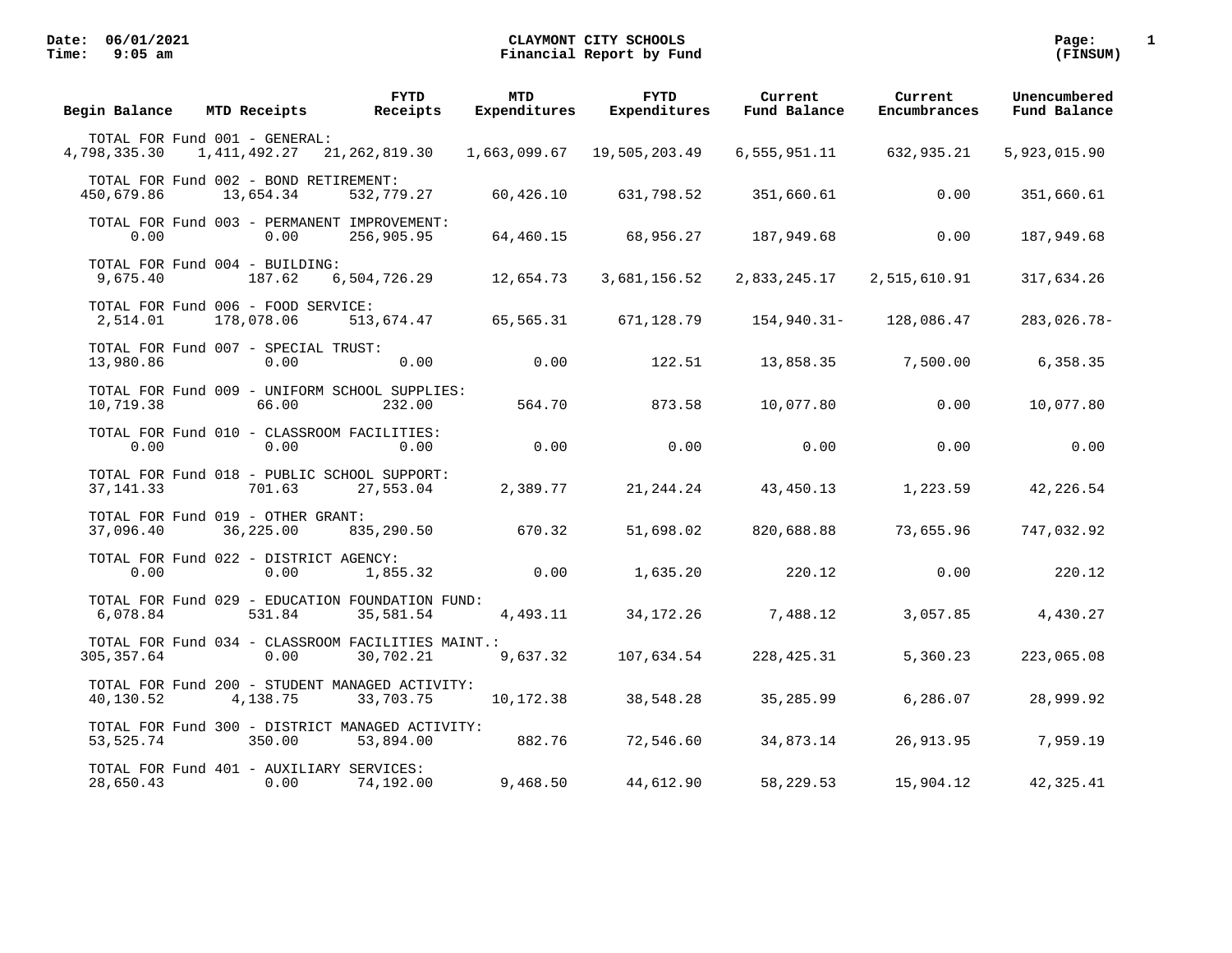| Begin Balance               | MTD Receipts                                          | <b>FYTD</b><br>Receipts                                          | <b>MTD</b><br>Expenditures | <b>FYTD</b><br>Expenditures | Current<br>Fund Balance | Current<br>Encumbrances | Unencumbered<br>Fund Balance |
|-----------------------------|-------------------------------------------------------|------------------------------------------------------------------|----------------------------|-----------------------------|-------------------------|-------------------------|------------------------------|
| 0.00                        | TOTAL FOR Fund 431 - GIFTED EDUCATION FUND:<br>0.00   | 0.00                                                             | 0.00                       | 0.00                        | 0.00                    | 0.00                    | 0.00                         |
| 0.00                        | 0.00                                                  | TOTAL FOR Fund 432 - MANAGEMENT INFORMATION SYSTEM<br>0.00       | 0.00                       | 0.00                        | 0.00                    | 0.00                    | 0.00                         |
| $8,407.69-$                 | 11,890.81                                             | TOTAL FOR Fund 439 - PUBLIC SCHOOL PRESCHOOL:<br>128,641.63      | 12,480.90                  | 132,714.84                  | $12,480.90-$            | 0.00                    | $12,480.90-$                 |
| 0.00                        | 0.00                                                  | TOTAL FOR Fund 451 - DATA COMMUNICATION FUND:<br>9,000.00        | 80.42                      | 2,763.10                    | 6,236.90                | 39.10                   | 6,197.80                     |
| TOTAL FOR Fund 458:<br>0.00 | 0.00                                                  | 0.00                                                             | 0.00                       | 0.00                        | 0.00                    | 0.00                    | 0.00                         |
| 2,447.28                    | 0.00                                                  | TOTAL FOR Fund 467 - STUDENT WELLNESS AND SUCCESS:<br>942,382.98 | 54,547.04                  | 891,182.87                  | 53,647.39               | 0.00                    | 53,647.39                    |
| 6,275.75                    | 0.00                                                  | TOTAL FOR Fund 499 - MISCELLANEOUS STATE GRANT FUN<br>74,469.64  | 2,999.00                   | 74,308.52                   | 6,436.87                | 1,108.80                | 5,328.07                     |
| 0.00                        | TOTAL FOR Fund 502 - SCHOOL TO WORK:<br>0.00          | 0.00                                                             | 0.00                       | 0.00                        | 0.00                    | 0.00                    | 0.00                         |
| TOTAL FOR Fund 504:<br>0.00 | 0.00                                                  | 0.00                                                             | 0.00                       | 0.00                        | 0.00                    | 0.00                    | 0.00                         |
| 0.00                        | 0.00                                                  | TOTAL FOR Fund 507 - ELEM/SECONDARY SCH EMER RELIE<br>82,056.32  | 407,627.46                 | 709,330.62                  | $627, 274.30 -$         | 383, 333. 27            | 1,010,607.57-                |
| 0.00                        | 0.00                                                  | TOTAL FOR Fund 510 - CORONAVIRUS RELIEF FUND:<br>124,023.37      | 0.00                       | 120,885.20                  | 3,138.17                | 0.00                    | 3,138.17                     |
| $38,803.14-$                | TOTAL FOR Fund 516 - IDEA PART B GRANTS:<br>42,897.58 | 453,025.73                                                       | 36,165.95                  | 450,388.54                  | $36, 165.95 -$          | 13,723.96               | 49,889.91-                   |
| TOTAL FOR Fund 532:<br>0.00 | 0.00                                                  | 0.00                                                             | 0.00                       | 0.00                        | 0.00                    | 0.00                    | 0.00                         |
| 0.00                        | 0.00                                                  | TOTAL FOR Fund 533 - TITLE II D - TECHNOLOGY:<br>0.00            | 0.00                       | 0.00                        | 0.00                    | 0.00                    | 0.00                         |
| 0.00                        | 0.00                                                  | TOTAL FOR Fund 536 - TITLE I SCHOOL IMPROVEMENT A:<br>28,529.00  | 0.00                       | 28,529.00                   | 0.00                    | 0.00                    | 0.00                         |
| 0.00                        | 0.00                                                  | TOTAL FOR Fund 537 - TITLE I SCHOOL IMPROVEMENT G:<br>0.00       | 0.00                       | 0.00                        | 0.00                    | 0.00                    | 0.00                         |